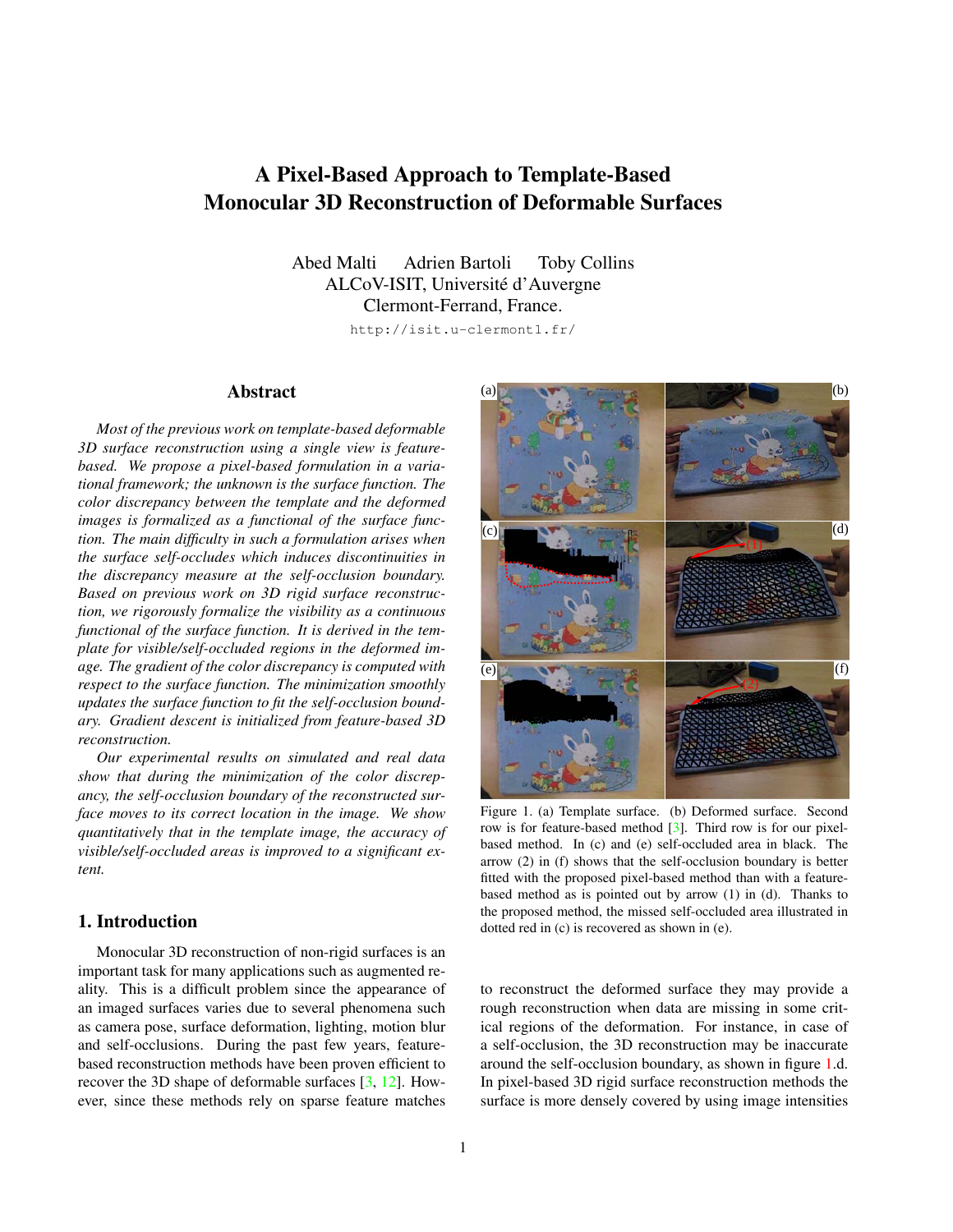<span id="page-1-1"></span>over all the visible pixels. Based on an initial estimate of the surface function between the template and deformed images, the color discrepancy is minimized [\[2\]](#page-5-1). Usually this minimization involves computing the gradient of the discrepancy functional. However, in the presence of a selfocclusion, a simple binary function to represent the visibility will not be continuous at the boundary between the visible and the self-occluded regions (the visibility function moves abruptly from 1 to 0). Some authors bypass this problem by learning beforehand a set of statistical 3D models of the deformed shape [\[10\]](#page-7-1). Moreover, it is obvious that the visibility function depends on the surface function and a basic binary function does not take into account this dependency. Based on work by Solem *et al*. [\[14\]](#page-7-2) on the geometric formulation of gradient descent for variational problems with moving surfaces, Gargallo *et al*. [\[5\]](#page-6-0) derived a 3D surface reconstruction algorithm. In their method, the visibility function is explicitly defined with respect to a rigid 3D surface as being the zero-set of a level-set function. The gradient descent algorithm is initialized using a rough estimate of the rigid surface from rigid Structure-from-Motion. In the context of template-based 3D reconstruction of deformable surfaces from one single view, the application of such a method is not straightforward. The difficulty lies in the formulation of the visibility function with respect to the surface function.

In this work, the first pixel-based approach to 3D reconstruction of a deformable surface using one single view is proposed. Based on methods for 3D rigid surface reconstruction, it expresses in a variational framework the color discrepancy with respect to the surface function. The visibility is defined as a continuous functional from the template to the deformed surface. The derivative of the color discrepancy is computed in the template with respect to the surface function which facilitates gradient descent minimization. The 3D reconstructed surface is given in the camera frame of the deformed image.

Paper organization. Section [2](#page-1-0) gives related work. Section [3](#page-2-0) presents basic definitions and concepts. Section [4](#page-2-1) presents the proposed pixel-based variational method. Section [5](#page-5-2) reports our experimental results and finally section [6](#page-5-3) concludes.

Notation. Vectors are in bold (*e.g*. q). Matrices are in uppercase sans-serif fonts (*e.g*. Π). The identity matrix is denoted I. ||.|| denotes the vector two norm in a real vector space of finite dimension. Images are denoted using calligraphic fonts  $(e.g. \mathcal{I})$ . They are seen as functions from a compact domain  $\Omega \subset \mathbb{R}^2$  to  $\mathbb{R}^3$  for the three RGB color channels. For instance  $\mathcal{I}(\mathbf{q})$  is the image value of pixel  $q \in \Omega$ . Bilinear interpolation is used for subpixel coordinates. The gradient of a scalar valued func-

tion f with respect to vector  $\mathbf{x} = (x_1 \cdots x_n)^\top$ , is denoted  $\nabla_{\mathbf{x}} = (\partial f x_1 \cdots \partial f x_n)$ . *H* designate the Heaviside step function valued to zero for real negative arguments and to one for real positive arguments.  $\delta$  stands for the Dirac impulse valued to one at zero and to zero elsewhere. The abbreviation *iff* states for the logical equivalence (if and only if).

#### <span id="page-1-0"></span>2. Related work

Up to now, only 2D warp estimation has been addressed using pixel-based approaches to deformable surfaces with known template [\[1\]](#page-5-4). Even recent works has addressed the problem of self-occlusion in 2D warp estimation [\[11,](#page-7-3) [6\]](#page-6-1), to the best of our knowledge there is no existing pixelbased method to template-based 3D reconstruction of deformable surfaces. However, the problem we tackle in this paper has been addressed separately in the computer vision community, where in one hand several algorithms have been proposed for feature-based (either sparse or even some times using denser matching methods like templatematching) monocular 3D reconstruction of non-rigid shapes and in the other hand a set of pixel-based approaches have been derived for 3D reconstruction of rigid surfaces with self-occlusion handling. In feature-based methods, the deformed surface is obtained by measuring distances between sparse features matched between a template and a target image. These approaches may differ by the type of representation of the surface. The point-wise methods use a sparse representation of the 3D surface [\[9\]](#page-7-4), while other methods make use of complex surface models like triangular meshes  $[12]$  or smooth parametric maps  $[3, 8, 15]$  $[3, 8, 15]$  $[3, 8, 15]$  $[3, 8, 15]$  $[3, 8, 15]$ . Also they may differ by the physical assumptions on the surface; some of them use analytic constraint in the case of isometric deformation [\[3\]](#page-5-0) while others learn local statistical models of deformation [\[13\]](#page-7-6) relying on template matching which enables denser coverage of the surface. In [\[7\]](#page-6-3) sparse feature correspondences are combined with silouhette points to fit an implicit 3D mesh model to a given surface deformation. The purpose of this method is similar to the goal of the proposed approach since both handle self-occlusions. However, they differ in the way the visibility is handled; while in [\[7\]](#page-6-3) silouhettes are taken to be self-occlusion border, in our approach we rigourously formalize the visibility functional with respect to the deformable surface in a variational framework which allows us to derive continuous functional expressions and use gradient descent methods.

In pixel-based approaches to 3D reconstruction of rigid shapes, developments of the last decade have led to the formulation of many interesting problems in a variational setting. Surface evolution is one of the most successful approaches in 3D geometric reconstruction [\[4,](#page-6-4) [17,](#page-7-7) [14\]](#page-7-2). The idea of starting with an initial rough approximation of the surface and then deform it so that it improves some color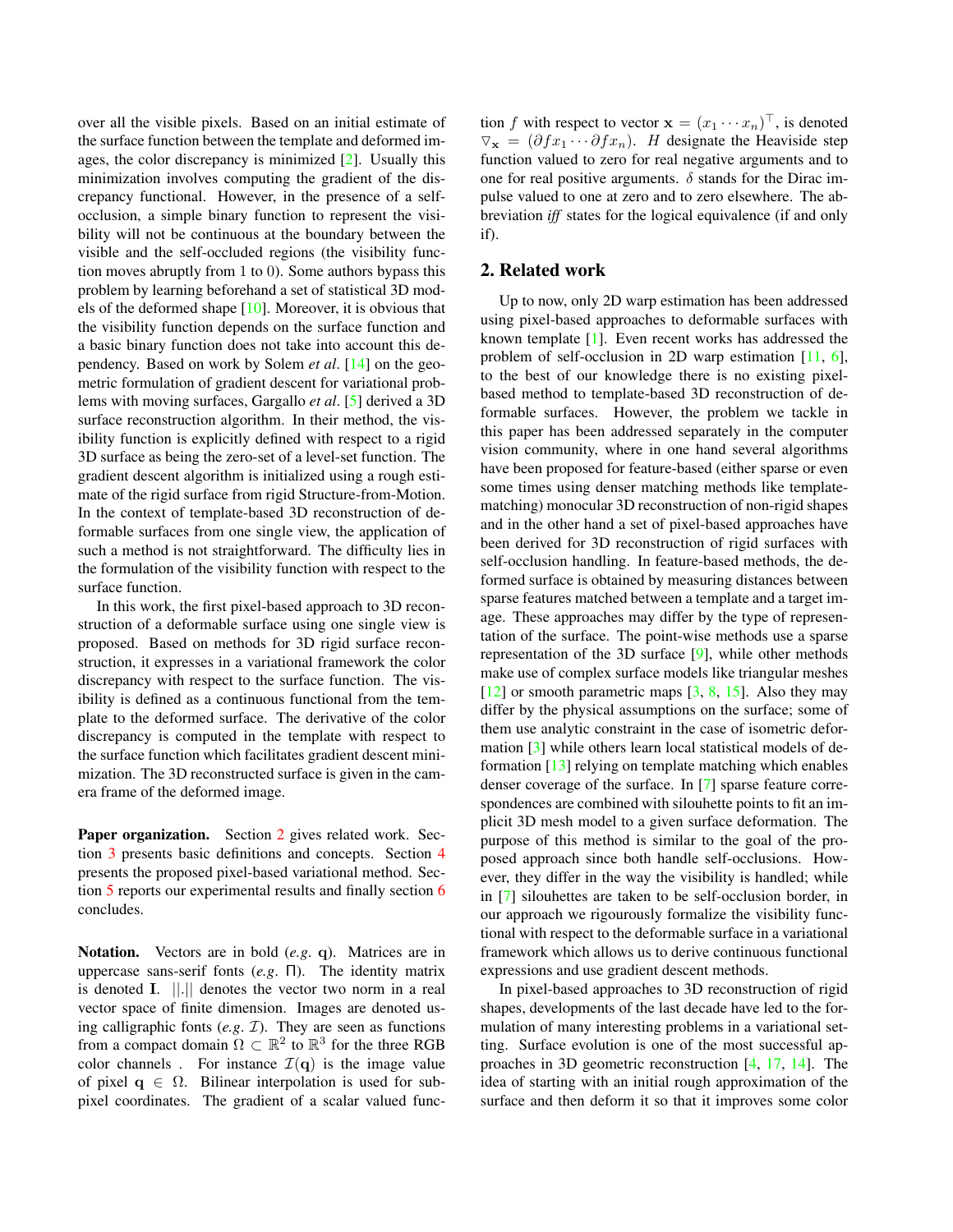<span id="page-2-5"></span>discrepancy score has been proved to be efficient. However, these methods describe the visibility function as binary function (*i.e*. one for visible regions and zero for selfoccluded ones) which imposes to use some computational tricks to overcome the discontinuity in the self-occlusion boundary. Tsai *et al*. [\[16\]](#page-7-8) have defined the visibility, using level-set functions, as a continuous function when the view point and the scene objects move. Recently, based on works by [\[16\]](#page-7-8) and [\[14\]](#page-7-2), Gargallo *et al*. [\[5\]](#page-6-0) propose continuous expression of the color discrepancy in the self-occlusion boundary to successfully produce 3D reconstruction of rigid surfaces using multiple views. In our work, we extend this approach to template-based 3D reconstruction of deformable surface using one single view.

#### <span id="page-2-0"></span>3. Background and definitions

A template image is a compact domain  $\Omega \subset \mathbb{R}^2$  for which the 3D shape of the **template** surface  $\Gamma$  is known. A surface function is a  $\mathcal{C}^k$ -function  $\varphi$  which maps the compact domain  $\Omega$  to the deformed surface  $\Gamma'$  embedded in  $\mathbb{R}^3$ :

<span id="page-2-3"></span>
$$
\Omega \to \mathbb{R}^3 : \mathbf{q} \mapsto \mathbf{Q}' = \varphi(\mathbf{q}) \tag{1}
$$

As it represents a regular surface, the integer  $k$  is constrained to be at least two. A target image is a compact domain  $\Omega' \subset \mathbb{R}^2$  which contains the visible projected points  $\mathbf{q}' \in \Omega'$  of the deformation of the surface points  $\mathbf{Q}' \in \Gamma'$ given a point of view:

<span id="page-2-2"></span>
$$
\Pi\begin{pmatrix} \mathbf{Q}' \\ 1 \end{pmatrix} = \mu\begin{pmatrix} \mathbf{q}' \\ 1 \end{pmatrix}, \ \mathbf{q}' \in \Omega'
$$
 (2)

where  $\Pi \in \mathbb{R}^{3 \times 4}$  is the projection matrix which encodes both camera intrinsics and extrinsics.  $\mu$  refers to the depth of the 3D point  $Q'$ . Without loss of generality  $\Pi$  can be assumed as being the canonical projection with known camera calibration parameters. To simplify the notation, we refer to  $W: \mathbf{q} \mapsto \mathbf{q}'$  as the 2D warp which concatenates equations [\(2\)](#page-2-2) and [\(1\)](#page-2-3). This allows to define  $\Omega^* \subset \Omega'$  as being the mapping of  $\Omega$  by the warp W.

### <span id="page-2-1"></span>4. Pixel-Based Variational Formulation

## 4.1. First Variational Formulation

A geometric pixel-based 3D reconstruction problem can be formulated in a variational framework as the minimization of the photometric error between the template and the target images:

$$
\min_{\varphi} \quad \mathcal{E}_{\mathcal{I}} + \lambda_p \mathcal{E}_p \tag{3}
$$

where:

<span id="page-2-4"></span>
$$
\mathcal{E}_{\mathcal{I}} = \int_{\mathbf{q} \in \Omega} \| (\mathcal{I}'(\mathcal{W}(\mathbf{q})) - \mathcal{I}(\mathbf{q})) \nu_{\Gamma}(\mathbf{q}, \varphi) \|^2 d\mathbf{q} \qquad (4)
$$

represents the color discrepancy weighted by the visibility function  $\nu_{\Gamma}$  defined in the template domain by:

$$
\nu_{\Gamma}: \Omega \rightarrow \{1,0\}
$$
  
\n
$$
\mathbf{q} \mapsto \begin{cases} 1 & \text{if } \mathcal{W}(\mathbf{q}) \text{ is visible,} \\ 0 & \text{otherwise.} \end{cases}
$$
 (5)

The term  $\mathcal{E}_p$  accounts for some prior knowledge about the physical constraints of the deformable surface (*e.g*. extensiblity, smoothness, etc).  $\lambda_p$  is real positive number to tune the importance of this prior over the photometric error.

#### 4.2. Visibility in the template space

It is obvious that the visibility function depends on the surface posture and the viewing point which are implicitly given in the target image. However, as it is described this dependency is not explicit. It has to be exhibited for gradient computation purposes to deform the surface according to the visible and the self-occluded areas. For this reason, it has been shown  $[16, 14]$  $[16, 14]$  $[16, 14]$  that the visibility function,  $\nu_{\Gamma}(\mathbf{q}, \varphi)$ , of a regular surface observed from a vantage point depends on the level-set function that is defined as the zero-set of this surface. Indeed, since the deformed surface  $\Gamma$  is a regular surface of codimension 1 in  $\mathbb{R}^3$ , it can be represented as the zero set of a  $C^2$ -function in  $\mathbb{R}^3$ , *i.e.*  $\Gamma = \{ (x, y, z) \in \mathbb{R}^3 \mid \phi(x, y, z) = 0 \}.$  The sets  $\{ (x, y, z) \in \mathbb{R}^3 \}$  $\mathbb{R}^3 \mid \phi(x, y, z) < 0$ } and  $\{(x, y, z) \in \mathbb{R}^3 \mid \phi(x, y, z) > 0\}$ are called the inside and the oustide of  $\phi$ . From the vantage point, these sets are respectively behind and before of the surface  $\Gamma$ , see figure [2.](#page-3-0) As expected, it is this property that allows us to well define the visibility as being dependent of the associated level-set function. One of our contributions is to exhibit the visibility function in the template space and to compute its gradient with respect to surface deformation so that it can be taken into account in the minimization of the photometric error. For this purpose, we define a level-set function as a functional in the template domain:

$$
\phi_{\varphi}: \Omega \times \mathbb{R} \to \mathbb{R} \n(\mathbf{q}, \lambda) \mapsto \phi_{\varphi}(\lambda \varphi(\mathbf{q}))
$$
\n(6)

where  $\lambda$  is a real positive parameter.  $\lambda \varphi(\mathbf{q})$  is the sight line (joining the view point and the surface point  $\varphi(\mathbf{q})$ ) which intersects the different level sets of  $\phi_{\varphi}$ . According to this parametrization, the zero-set becomes  $\Gamma = \{q \in \mathbb{R}^n\}$  $\Omega|\phi_{\varphi}(\mathbf{q},1)=0\}$ . If there is no self-occluded area, the exterior set (behind Γ) is  $\{ \mathbf{q} \in \Omega, \ \lambda > 1 : \phi_{\varphi}(\mathbf{q}, \lambda) < 0 \}$  and the interior set (before Γ) is  $\{q \in \Omega, \lambda < 1 \phi_{\varphi}(q, \lambda) > 0\}.$ If there is some self-occluded area, the parameterized line  $\lambda \varphi(\mathbf{q})$  may cross a level-set curve at least twice. This property will help us to determine the self-occluded region as described below.

Thanks to the exterior and interior sets, the visibility of any surface point  $\varphi(q) \in \Gamma$  can be determined from the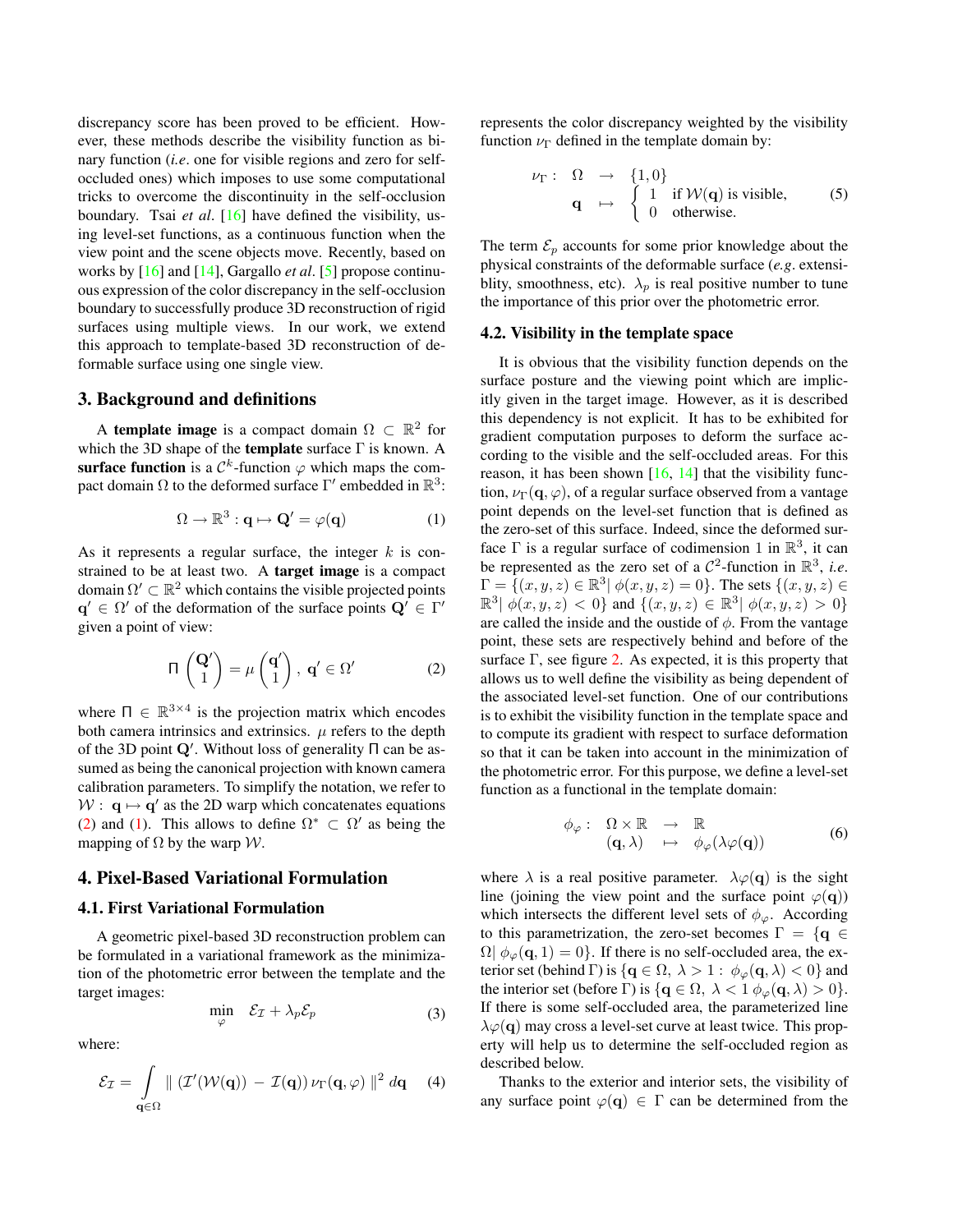<span id="page-3-3"></span>

<span id="page-3-0"></span>Figure 2. Visibility/Occlusion sets. (a) represents a template image. (b) represents the target image where the deformed surface self-occludes. (c) and (d) show the computed 3D model of the deformed surface. (f) sketches how the visibility/occlusion sets are determined. The red point on the surface represents a point of the horizon. The green point on the surface represents the terminator point which is the dual of the red one. Point 1 is the self-occluder of point 3. Point 2 is the result of the mapping by  $\beta$  of point 3.

values that  $\phi_{\varphi}$  takes when  $\lambda$  varies from 0 to 1. For a given  $\mathbf{q} \in \Omega$  if all the values  $\phi_{\varphi}(\mathbf{q}, \lambda)$  are positive for all  $0 \leq$  $\lambda \leq 1$  then the line of sight from the view point to  $\varphi(\mathbf{q})$  is in the interior of  $\Gamma$ , which means that q is visible. However, if any of the level-sets values  $\phi_{\varphi}(\mathbf{q}, \lambda)$  is negative, which means that the line of sight has crossed the surface Γ at least two times and has passed through the exterior before hitting the point q to which corresponds  $\lambda = 1$ . In this case it is obvious that  $\varphi(q)$  is self-occluded and its self-occluder on the surface is the first point of the intersection of the sight line  $\lambda \varphi(\mathbf{q})$  with the surface. It is defined as:

$$
\lambda_{\mathbf{q}} = \beta(\mathbf{q}, \lambda) = \underset{\lambda \in \mathbb{R}}{\operatorname{argmin}} \{ |\phi_{\varphi}(\mathbf{q}, \lambda)| \}
$$
(7)

Tsai *et al.* [\[16\]](#page-7-8) have shown that  $\beta$  is a continuous function on  $\Omega \times \mathbb{R}$  (in their notation, it is continuous in the 3D space and since the functional  $\varphi$  is continuous in q, by the composition of continuous functions the result holds). If  $\mathbf{q} \in \Omega$  is visible then  $\phi_{\varphi}(\mathbf{q}, \lambda_{\mathbf{q}}) = 0$  and if is self-occluded then  $\phi_{\varphi}(\mathbf{q}, \lambda_{\mathbf{q}}) < 0$ . Henceforth, visible and self-occluded points can be characterized by the following proposition:

**Proposition 4.1** *A template point*  $q \in \Omega$  *is said to be visible iff*  $(\phi_{\varphi}(\mathbf{q}, \lambda_{\mathbf{q}})) = 0$ , or equivalently, iff  $\beta(\mathbf{q}, \lambda) = 1$ . *However a template point*  $q \in \Omega$  *is said to be occluded iff*  $(\phi_{\varphi}(\mathbf{q}, \lambda_{\mathbf{q}}) < 0$ , or equivalently, iff  $\beta(\mathbf{q}, \lambda) < 1$ . Moreover,  $\mathbf{q}_o$ *, such that*  $\mathbf{q}_o = \beta(\mathbf{q}, \lambda) \varphi(\mathbf{q})$ *, is said to be the occluder of* q*.*

The set of all visible points is denoted  $V \in \Omega$  and the set of all self-occluded points is denoted  $\mathcal{O} \in \Omega$ . Among the pairs self-occluder/occluded points, there is a pair of subset of particular interest which are called the horizon and the terminator. They self-occur when the sight line that joins the origin to the self-occluded point is tangent to the surface Γ at the self-occluder point:

<span id="page-3-2"></span>**Definition 4.1** *A visible point*  $q \in V$  *is said to be on the horizon* H *iff it satisfies the two following conditions:*

- *1.*  $\mathbf{N}_{\Gamma}^{\top}(\mathbf{q}) \varphi(\mathbf{q}) = 0$
- *2.* q *is an self-occluder*

*where*  $N_{\Gamma}(\mathbf{q})$  *states for the normal of*  $\Gamma$  *at the point*  $\varphi(\mathbf{q})$ *. An self-occluded point is said to be on the terminator* T *iff its self-occluder is on the horizon.*

It can be easily seen that condition 1 of this definition is necessary but not sufficient since in the case where condition (2) is not fulfilled, then the point self-occludes a point outside Γ (a background point) which does not correspond to a self-occlusion. Using the warp  $W$ , we can write:

$$
W(V) \cap W(O) = W(H) = W(T)
$$
 (8)

This means that in the target image horizon and terminator images are superposed. The relation is even stronger, since to every point  $q \in H$  corresponds its dual point  $q' \in \mathcal{T}$ . Dual points have the same projection in the target image:

$$
W(\mathbf{q}) = W(\mathbf{q}'),
$$
 for all  $\mathbf{q} \in \mathcal{H}$  and its dual  $\mathbf{q}' \in \mathcal{T}$  (9)

This property defines a one-to-one correspondence between the horizon and the terminator points:

<span id="page-3-1"></span>
$$
\eta: \mathcal{H} \to \mathcal{T} \tag{10}
$$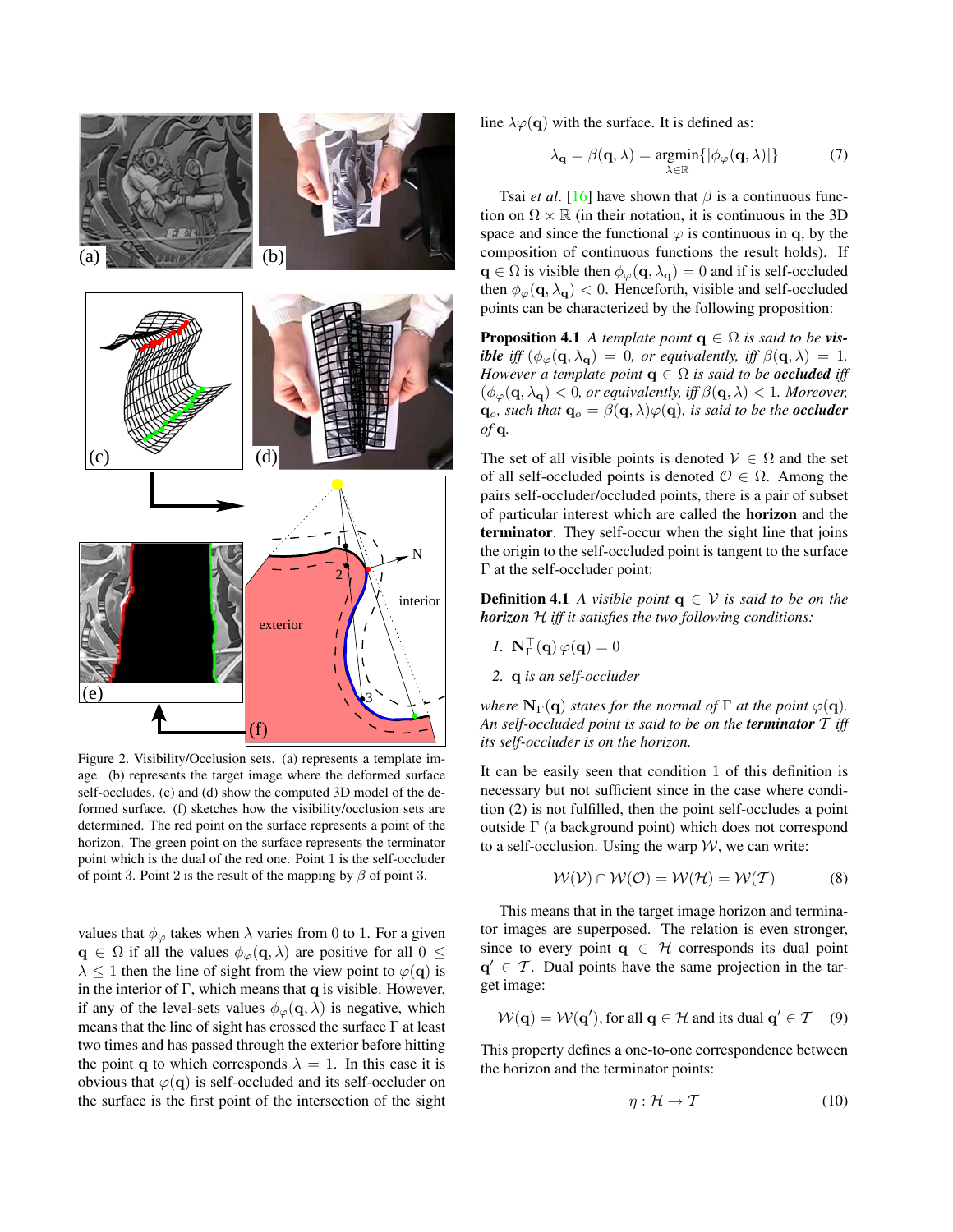<span id="page-4-3"></span>According to these developments, it follows that  $\phi_{\varphi} \circ \beta$  is an implicit representation of the self-occluded surface and it can be linked to the visibility function as:

<span id="page-4-0"></span>
$$
\nu_{\Gamma}(\mathbf{q}, \varphi) = H(\phi_{\varphi}(\mathbf{q}, \beta(\mathbf{q}, \lambda)) \tag{11}
$$

In order to compute gradient expression of the visibility function, the functional  $\nu_{\Gamma} = H \circ \phi_{\varphi} \circ \beta$  is considered as a distribution since the Heaviside function is not continuous.

#### 4.3. Gradient of the Data functional

We assume a variation of the function  $\varphi$  which produces an evolution of the surface  $\Gamma$  that does not change the topology of the level sets. Henceforth, the variation of the level set can be described as  $\phi_{\varphi_1} = \phi_{\varphi} + (\varphi_1 - \varphi)^{\top} \psi$ . In this case, the visibility sets change in the template and the differential of the visibility function is given by the chain rule in the distribution space as:

$$
\nabla_{\varphi} \nu_{\Gamma}(\mathbf{q}, \varphi) = \delta(\phi_{\varphi}(\mathbf{q}, \beta(\mathbf{q}, \lambda))) \psi(\mathbf{q}, \beta(\mathbf{q}, \lambda)) \qquad (12)
$$

where  $\delta$  is the Dirac function and  $\nabla_{\varphi}$  denotes the gradient with respect to the function  $\varphi$ . To make it explicit, one needs to instantiate the function  $\varphi$  in a given basis function. This part of the computation is addressed in the next section.  $\psi$  is the variation of the level set function when the surface is deformed. Then, if we consider the photometric difference as a functional of the deformable surface:

$$
g(\mathbf{q}, \varphi) = \mathcal{I}'(\mathcal{W}(\mathbf{q})) - \mathcal{I}(\mathbf{q}) \tag{13}
$$

Its gradient in the visible part of  $\Omega$  is:

$$
\nabla_{\varphi} (g(\mathbf{q}, \varphi)\nu_{\Gamma}(\mathbf{q}, \varphi)) = \nabla_{\varphi} \mathcal{W}(\mathbf{q}, \varphi)\nu_{\Gamma}(\mathbf{q}, \varphi) + g(\mathbf{q}, \varphi)\delta(\phi_{\varphi}(\mathbf{q}, \beta(\mathbf{q}, \lambda)))\psi(\mathbf{q}, \beta(\mathbf{q}, \lambda))
$$
(14)

Notice that the second term of the right hand side would not appear without an implicit formulation of the visibility function. This term supports the surface evolution by considering evolution in the level set function. However since the  $\delta$  distribution is not a smooth function, it brings nonfeasible deformation and it has to be approximated by an admissible function to allow admissible surface deformation. In practice, this is done simply by approximating it with a narrow gaussian.

## 4.4. Second Variational Formulation

Taking into account the properties related to the visibility and self-occluded regions of a template space  $\Omega$ , the pixelbased 3D reconstruction is then formulated as follows:

$$
\min_{\varphi} \quad \mathcal{E}_{\mathcal{I}} + \lambda_n \mathcal{E}_n + \lambda_{\mathcal{H}, \mathcal{T}} \mathcal{E}_{\mathcal{H}, \mathcal{T}} + \lambda_p \mathcal{E}_p \tag{15}
$$

with:

- $\mathcal{E}_\tau$  the data error as defined in [\(4\)](#page-2-4) with the visibility function as defined in  $(11)$ .
- $\mathcal{E}_n$  is the orthogonal constraint on the horizon points:

<span id="page-4-1"></span>
$$
\mathcal{E}_n = \int_{\mathbf{q} \in \mathcal{H}} \| (\mathbf{N}_{\Gamma}(\mathbf{q}) \varphi(\mathbf{q})) \|^2 d\mathbf{q} \qquad (16)
$$

•  $\mathcal{E}_{H,T}$  expresses the duality property on the horizon/terminator points:

<span id="page-4-2"></span>
$$
\mathcal{E}_{\mathcal{H},\mathcal{T}} = \int_{\mathbf{q}\in\mathcal{H}} \| (\mathcal{W}(\mathbf{q}) - \mathcal{W}(\eta(\mathbf{q})) \|^2 d\mathbf{q} \qquad (17)
$$

where  $\eta$  is the one-to-one mapping between horizon and terminator sets as defined in  $(10)$ . This constraint ensures that the projection of the horizon and the terminator points coincide in the image.

•  $\mathcal{E}_p$  is as defined in the first formulation and  $\lambda_n$ ,  $\lambda_{\mathcal{H},\mathcal{T}}$ ,  $\lambda_p$  are real positive weights.

## 4.5. Algorithm Description

The proposed pixel-based variational method to 3D reconstruction of deformable surface is implemented as follows:

- Step 1: The 3D surface can be initialized with any featurebased method. In this work, we use the method proposed in [\[3\]](#page-5-0).
- Step 2: According to the 3D model, extract an selfocclusion map using Z-buffer.
- Step 3: Evaluate the horizon points as described in definition [4.1.](#page-3-2)
- Step 4: Compute gradient of evolution of the level-set function with respect to the 3D surface. Since level-set estimation methods are time and memory consuming, the gradient of the level-set is locally approximated. For a given point q, the level-set is locally approximated by the tangent plane at q so that the gradient can be approximated as:

$$
\psi(\varphi) \approx \nabla_{\varphi} (\mathbf{N}_{\Gamma}^{\top}(\mathbf{q})\varphi(q)) \tag{18}
$$

- Step 5: Update the surface function  $\varphi$  using gradient descent.
- **Step 6:** Repeat step 2 to step 4 until a minimum is reached.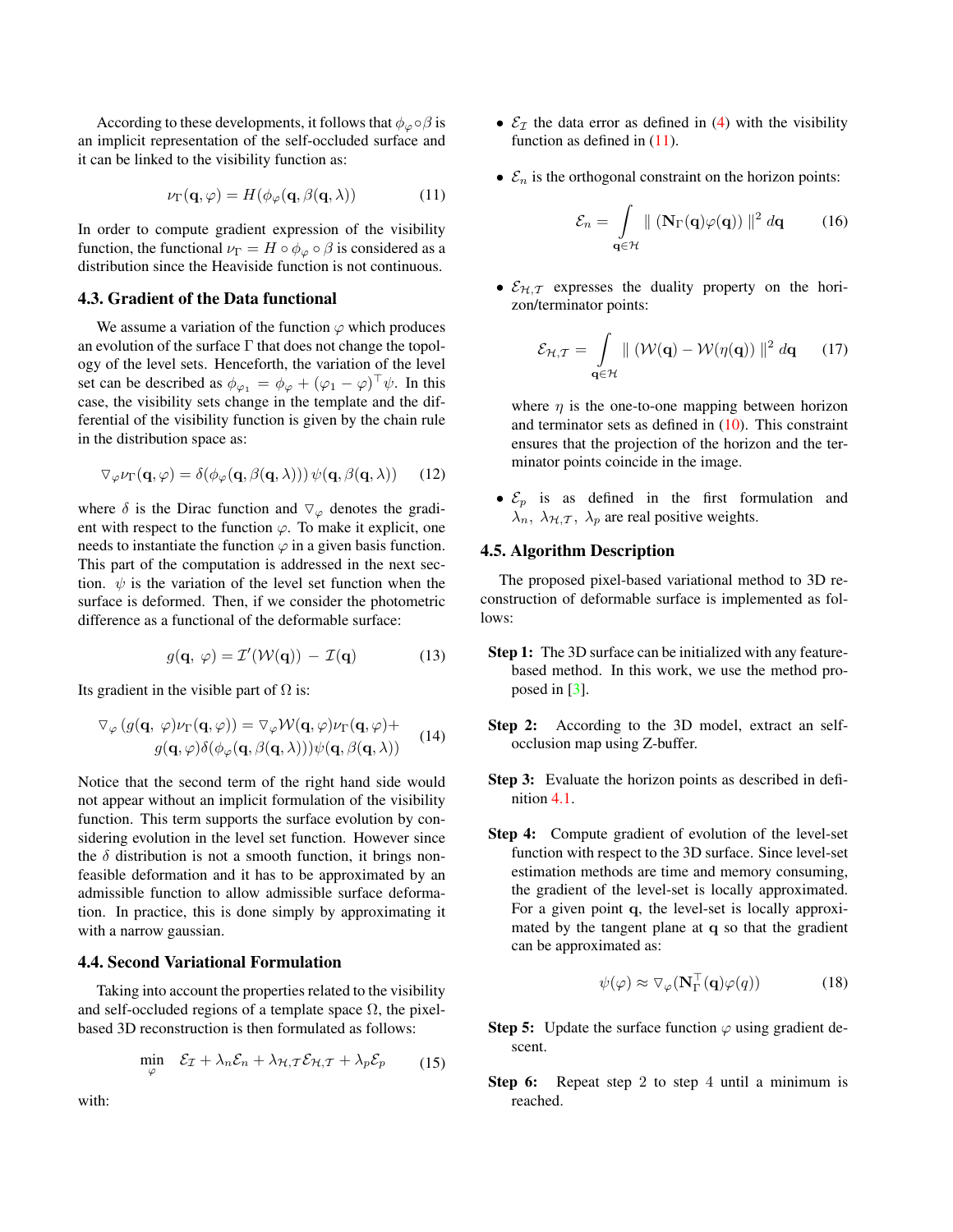## <span id="page-5-2"></span>5. Experimental Results

The proposed method is tested on one synthetic and two real world scenes. The goal of these experiments is to show the influence of the proposed pixel-based method on the improvement of the self-occlusion map and on the reconstructed 3D surface. The proposed method does not depend on the type of the deformable surface and  $\mathcal{E}_p$  can encode any physical prior. However, in feature-based methods only isometric surfaces has been defined in a variational framework such as:

$$
\mathcal{E}_p = \int_{\Omega} ||J(\mathbf{q}_i)^{\top} J(\mathbf{q}_i) - \mathbf{1}||^2 d\mathbf{q}
$$

$$
+ \alpha \int_{\Omega} \sum_{j=1}^3 \sum_{k=1}^2 \left\| \frac{\partial \varphi_j^i}{\partial q_{i_{(k)}}}(\mathbf{q}_i) \right\|^2 d\mathbf{q}
$$
(19)

Where the first term constraint the deformation to be isometric and the second weighted with the real number  $\alpha$  is used to smooth up the reconstructed surface [\[3\]](#page-5-0). In our experiments, The surface function  $\varphi$  is initialized with the feature-based method described in [\[3\]](#page-5-0). This initial 3D reconstruction allows us to determine the initial visible and self-occluded sets. A first step optimization allows us to deform the surface to better fit the color discrepancy measure. The constraints  $(16)$  and  $(17)$  ensure that the 3D reconstruction consistent with the visible/self-occlusion constraints which link the surface and the vantage point.

#### 5.1. Simulated Data

The Mandrill simulated dataset consists of 5 synthetic images of size  $480 \times 500$  pixels. They are designed to evaluate the performance of our approach with different amounts of self-occlusion areas. A planar textured surface is deformed isometrically and projected to an image plane so that we obtain 5 different amounts of self-occlusions areas between 20% and 45% percents of the surface area as shown in figure [3.](#page-6-5) The correpondences are generated and perturbed with gaussian noise of zero mean and 2 pixels of std. The target image intensities are perturbed with a gaussian noise of zero mean and 5 of std (The intensity values being in the integer interval 0-255 for the RGB channels). It can be observed that the proposed pixel-based approach is very useful when the self-occluded area becomes bigger. Indeed, in figure [4](#page-7-9) left we can see that more the self-occluded area is big and more the feature-based method gives poor results. While the proposed pixel-based approach gives results very close to the ground-truth self-occlusion map. The figures [4](#page-7-9) middle and right evaluate quantitatively the performance of the proposed method regarding to the 3D reconstructed surface. It can be seen that the performance of the feature-based method depends highly on the number of the correspondences and their presence near the self-occlusion

boundary. For instance, this can be seen by comparing the performance between frame 1 and frame 5.

#### 5.2. Real Data

We show the performance of the proposed approach for two datasets. Each dataset has a template image and a target image.

The 'Graffiti' dataset has a template image as shown in figure [5.](#page-7-10)a, of size  $378 \times 316$  and a target image as shown in figure [5.](#page-7-10)b, of size  $720 \times 576$ . The image presents a deformed A4 paper sheet on which a graffiti is printed. Figures [5.](#page-7-10)c and [5.](#page-7-10)d show the result of the feature-based reconstruction where it can be seen that the reconstructed surface does not fit accurately to the deformed paper. The visible part in figure [5.](#page-7-10)c appears to be bigger than what is in the target image. Figures [5.](#page-7-10)e and [5.](#page-7-10)f exhibit the result obtained with the proposed pixel-based approach. It appears that in this case the visible part exhibited in figure [5.](#page-7-10)e fits more accurately the visible area on the surface in the target image. Indeed, it can be observed that the reconstructed surface in figure [5.](#page-7-10)f fits better the deformed paper.

The 'Toy-cloth' dataset results are shown in figure [1.](#page-0-0) In this dataset similar observations can be made as for our 'Graffiti' dataset.

## <span id="page-5-3"></span>6. Conclusion

We proposed a variational framework for pixel-based monocular template-based 3D reconstruction of a deformable surface. While state-of-the-art methods solve this problem using parametric formulations and feature-based methods, our approach is the first one that can perform simultaneous pixel-level image matching and 3D geometric reconstruction of the non-rigid surface.

We validated our approach on challenging real data sets showing phenomena such as surface self-occlusion on which previous methods tend to have poor accuracy.

#### References

- <span id="page-5-4"></span>[1] A. Bartoli and A. Zisserman. Direct estimation of nonrigid registrations. *BMVC*, 2004. [2](#page-1-1)
- <span id="page-5-1"></span>[2] V. Blanz and T. Vetter. A morphable model for the synthesis of 3D faces. SIGGRAPH, 1999. [2](#page-1-1)
- <span id="page-5-0"></span>[3] F. Brunet, R. Hartley, A. Bartoli, N. Navab, and R. Malgouyres. Monocular template-based reconstruction of smooth and inextensible surfaces. *ACCV*, 2010. [1,](#page-0-1) [2,](#page-1-1) [5,](#page-4-3) [6](#page-5-2)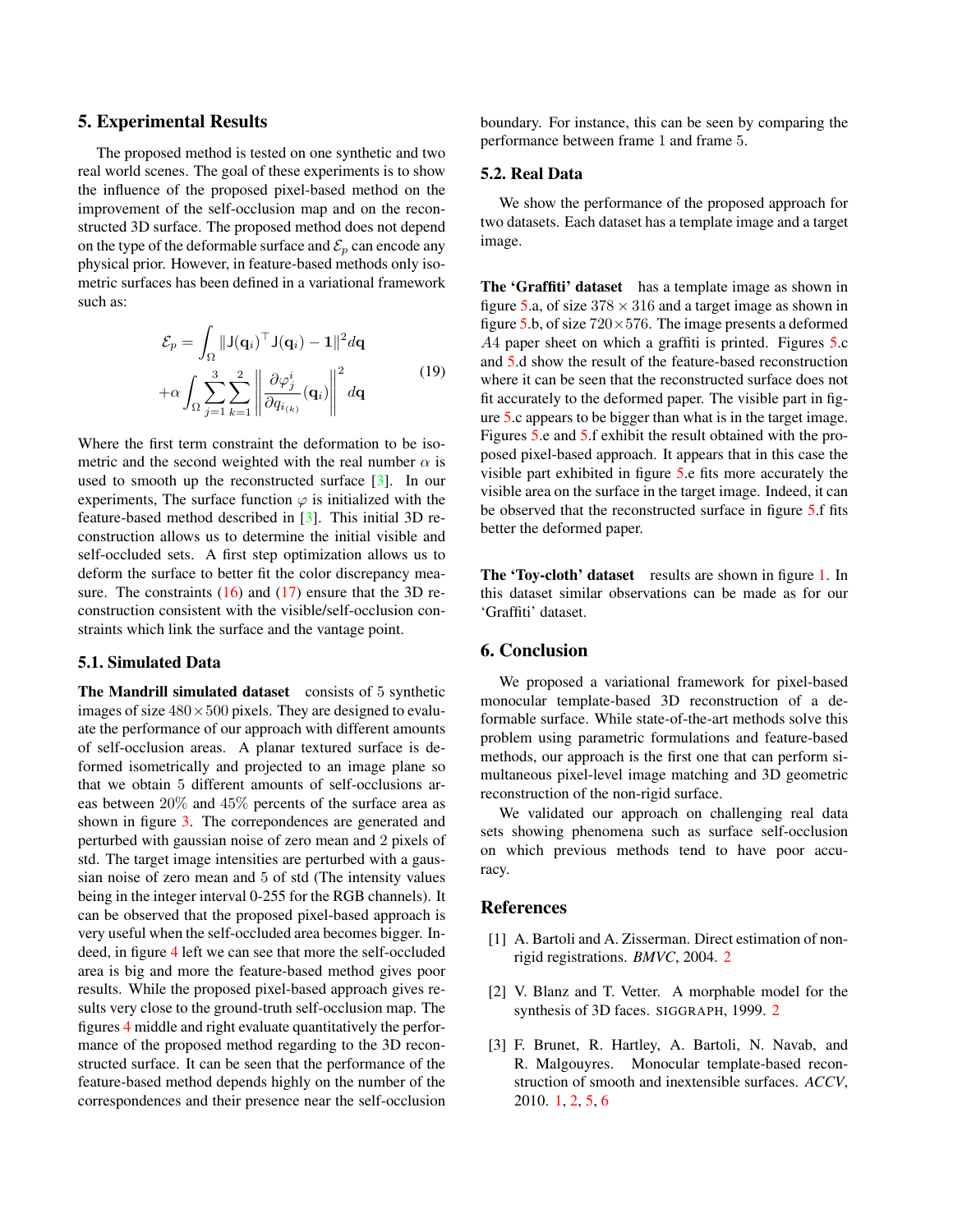

Figure 3. The "mandrill" simulated dataset. "GT" stands for ground-truth, "FB" stands for Feature-Based and "PB" stands for Pixel-Based.The blue points in the template images represent the correspondences used in the FB method. Their numbers are indicated below the template images. In the self-occlusion maps, the self-occluded area is in black. The horizon curve is in red and the terminator curve is in green.

- <span id="page-6-5"></span><span id="page-6-4"></span>[4] O. Faugeras and R. Keriven. Variational principles, surface evolution, PDE's, level set methods and the stereo problem. *IEEE Transactions on Image Processing*, 7:336–344, 1998. [2](#page-1-1)
- <span id="page-6-0"></span>[5] P. Gargallo, E. Prados, and P. Sturm. Minimizing the reprojection error in surface reconstruction from images. *ICCV*, 2007. [2,](#page-1-1) [3](#page-2-5)
- <span id="page-6-1"></span>[6] V. Gay-Bellile, A. Bartoli, and P. Sayd. Direct estimation of non-rigid registrations with image-based selfocclusion reasoning. *PAMI*, 32(1):87–104, 2010. [2](#page-1-1)
- <span id="page-6-3"></span>[7] S. Ilic, M. Salzmann, and P. Fua. Implicit meshes for effective silhouette handling. *IJCV*, 72(2):159–178, 2007. [2](#page-1-1)
- <span id="page-6-2"></span>[8] F. Moreno-Noguer, J.M. Porta, and P. Fua. Exploring